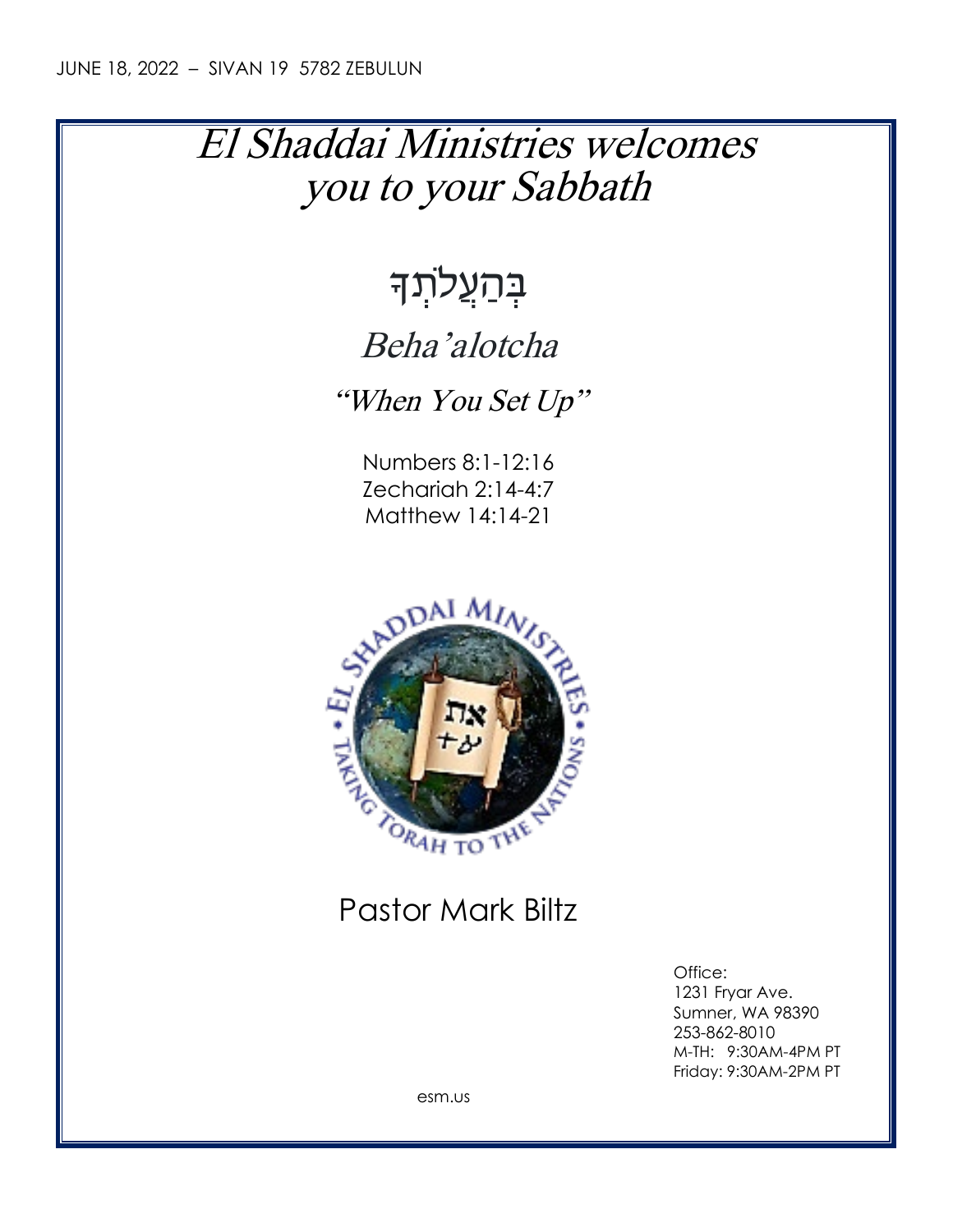### **TORAH PORTION**

**Numbers 8:1-5** Now the Lord spoke to Moses, saying, Speak to Aaron and say to him, When you **set up** the lamps, the **seven lamps** shall give light in front of the lampstand. And Aaron did so: He set up its lamps in front of the lampstand, as the Lord commanded Moses. And this was the workmanship of the lampstand, hammered work of gold. From its base to its flowers, it was hammered work, **according to the pattern** that the Lord had shown Moses, so he made the lampstand.

**Revelation 4:5** And out of the throne proceeded **lightnings and thundering's** and **voices:** And there were **seven lamps of fire** burning before the throne, **which are** the **seven Spirits of God**.

**Zechariah 4:1,2** And the angel that talked with me came again, and waked me, as a man that is wakened out of his sleep, And said unto me, **What seest thou**? And I said, I have looked, and behold a candlestick all of gold, with a bowl upon the top of it, and **his seven lamps** thereon, and seven pipes to the seven lamps, which are upon the top thereof.

**Zechariah 3:8-10** Hear now, Joshua the high priest, you and your fellows who sit before you, for they are men who are a sign: For, behold, I will bring forth my servant, **the Branch**. For, behold, the stone that I have set before Joshua, on one stone are **seven eyes**: Behold, I will engrave its engraving, says the LORD of Hosts, and I will remove the iniquity of that land in one day. In that day, says the LORD of Hosts, you will invite every man his neighbor under the vine and under the fig tree.

**Zechariah 4:5,6** Then the angel that talked with me answered and said unto me, Knowest thou not what these be? And I said, No, my lord. Then he answered and spoke unto me, saying, This is the word of the Lord unto Zerubbabel, saying, Not by might, nor by power, but by my Spirit, saith the Lord of hosts.

**Revelation 5:6** And I beheld, and, lo, in the midst of the throne and of the four beasts, and in the midst of the elders, stood **a Lamb** as it had been slain, having seven horns and **seven eyes**, which are the **seven Spirits of God** sent forth into all the earth.

**Revelation 1:4-8** Yochanan, to the seven assemblies that are in Asia: **Grace to you** and peace, from God, who is and who was and who is to come, and **from the seven Spirits** who **are before his throne**, and from Yeshua the Messiah, the faithful witness, the firstborn of the dead, and the ruler of the kings of the earth. To him who loves us, and washed us from our sins by his blood, and he made us to be a Kingdom, priests to his God and Father, to him be the glory and the dominion forever and ever. Amen. Behold, **he is coming** with the clouds,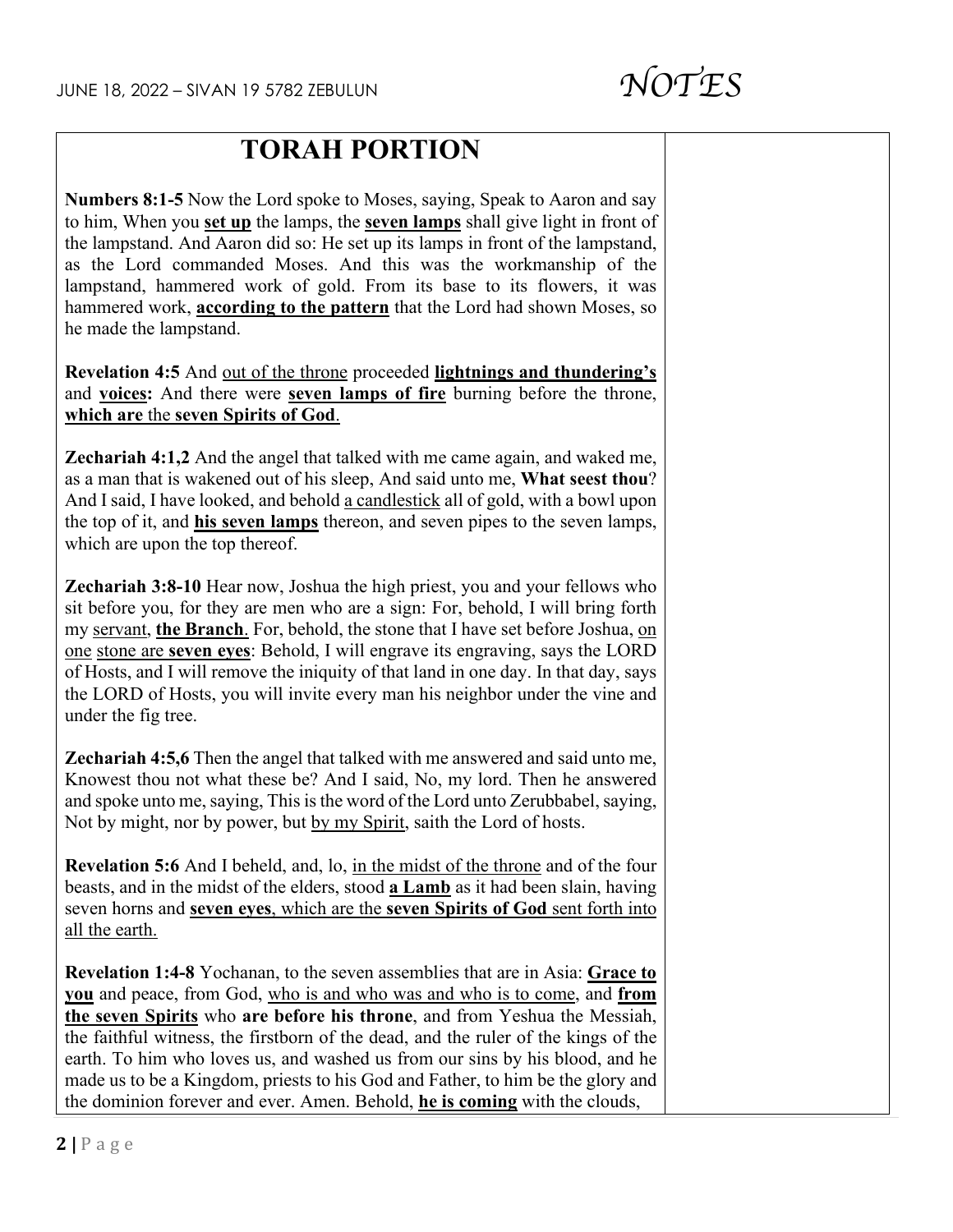and every eye will see him, including those who pierced him. All the tribes of the earth will mourn over him. Even so, Amen. I am the **Alef and the Tav**, says the Lord God, who is and who was and who is to come, the Almighty.

**Revelation 1:10,11a** I was in the Spirit on the Lord's day, and I heard behind me a loud **voice like a trumpet** saying, I am the '**Aleph' and the 'Tav'**, the First and the Last, and, Write in a book what you see.

**Revelation 1:12-14** And I turned to see the voice that spoke with me. And being turned, I saw seven golden candlesticks, And **in the midst** of the seven candlesticks one like unto the Son of man, clothed with a garment down to the foot, and girt about the paps with a golden girdle. His head and his hairs were white like wool, as white as snow, and his eyes were as a flame of fire.

**John 1:1,2 In the beginning** was the Word, and the Word was with God, and the Word was God. The same was in the beginning with God.

**Numbers 9:1-3** And the Lord spoke unto Moses in the wilderness of Sinai, **in the first month of the second year** after they were come out of the land of Egypt, saying, Let the children of Israel also keep the Passover at his appointed season. In the fourteenth day of this month, at even, ye shall keep it in his appointed season: According to all the rites of it, and according to all the ceremonies thereof, shall ye keep it.

**Numbers 9:9-11** The Lord spoke to Moses, saying, Speak to the people of Israel, saying, If any one of you or of your descendants is unclean through touching a dead body, or is on a long journey, he shall still keep the Passover to the Lord. In the second month on the fourteenth day at twilight they shall keep it. They shall eat it with unleavened bread and bitter herbs. They shall leave none of it until the morning, nor break any of its bones; according to all the statute for the Passover they shall keep it.

**Numbers 9:15,16** And on the day that the tabernacle was **reared up** the cloud covered the tabernacle, namely, the tent of the testimony: And at even there was upon the tabernacle as it were the appearance of fire, until the morning. So it was always: The cloud covered it by day, and the appearance of fire by night.

**Numbers 10:11,12** And it came to pass **on the twentieth day of the second month**, in the second year, that the cloud was taken up from off the tabernacle of the testimony. And the children of Israel took their journeys out of the wilderness of Sinai, and the cloud rested in the wilderness of Paran.

**Numbers 10:33,34** And they departed from the mount of the Lord **three days journey:** And the ark of the covenant of the Lord went before them in the **three**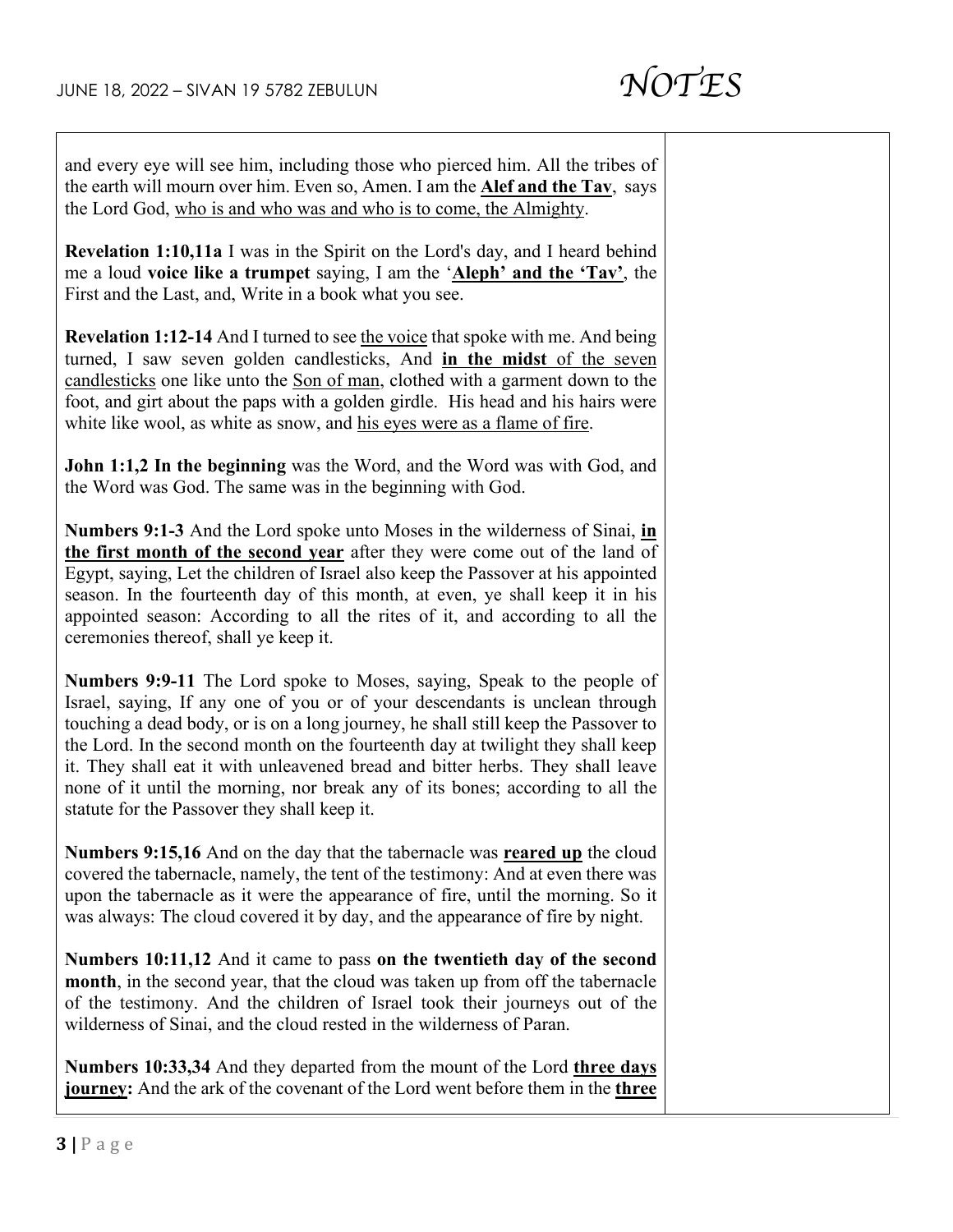

**days' journey**! To search out a resting place for them. And the cloud of the Lord was upon them by day, when they went out of the camp

*How long have they already rested? Over a year! Could have been a Shemitah year? Being in step with HaShem! Whither He goes, we go. Whither He rests, we rest.*

**Numbers 10:35** And it came to pass, when the ark set forward, that Moses said, **Rise up,** Lord, and let thine enemies be scattered, and let them that hate thee flee before thee.

**Numbers 10:36** And when it rested, he said, Return, O Lord, unto the many thousands of Israel.

**Matthew 1:1** A record of the genealogy of Yeshua the Messiah, the son of David, the son of Abraham.

**Matthew 1:17** So all the generations from Abraham to David are fourteen generations, from David to the exile to Babylon fourteen generations, and from the carrying away to Babylon to the Messiah, fourteen generations*.*

**Numbers 11:1** And when the people complained, it displeased the Lord: And the Lord heard it, and his anger was kindled, and the fire of the Lord burnt among them, and consumed them that were in the uttermost parts of the camp.

**Numbers 11:4-6** And the mixt multitude that was among them fell a lusting: And the children of Israel also wept again, and said, Who shall give us flesh to eat? We remember the fish, which we did eat in Egypt freely, the cucumbers, and the melons, and the leeks, and the onions, and the garlick: But now our soul is dried away: There is nothing at all, **beside this manna**, before our eyes.

**Proverbs 30:4** Who has ascended to heaven and come down? Who has gathered the wind in his fists? Who has wrapped up the waters in a garment? Who has established all the ends of the earth? What is his name, and what is his son's name? Surely you know!

**Exodus 16:31a** And the house of Israel call its name Manna

**Numbers 11:10** Moses heard the people weeping throughout their clans, everyone at the door of his tent. And the anger of the Lord blazed hotly, and Moses was displeased.

**Numbers 11:12-15** Did I conceive all this people? Did I give them birth, that you should say to me, Carry them in your bosom, as a nurse carries a nursing child, to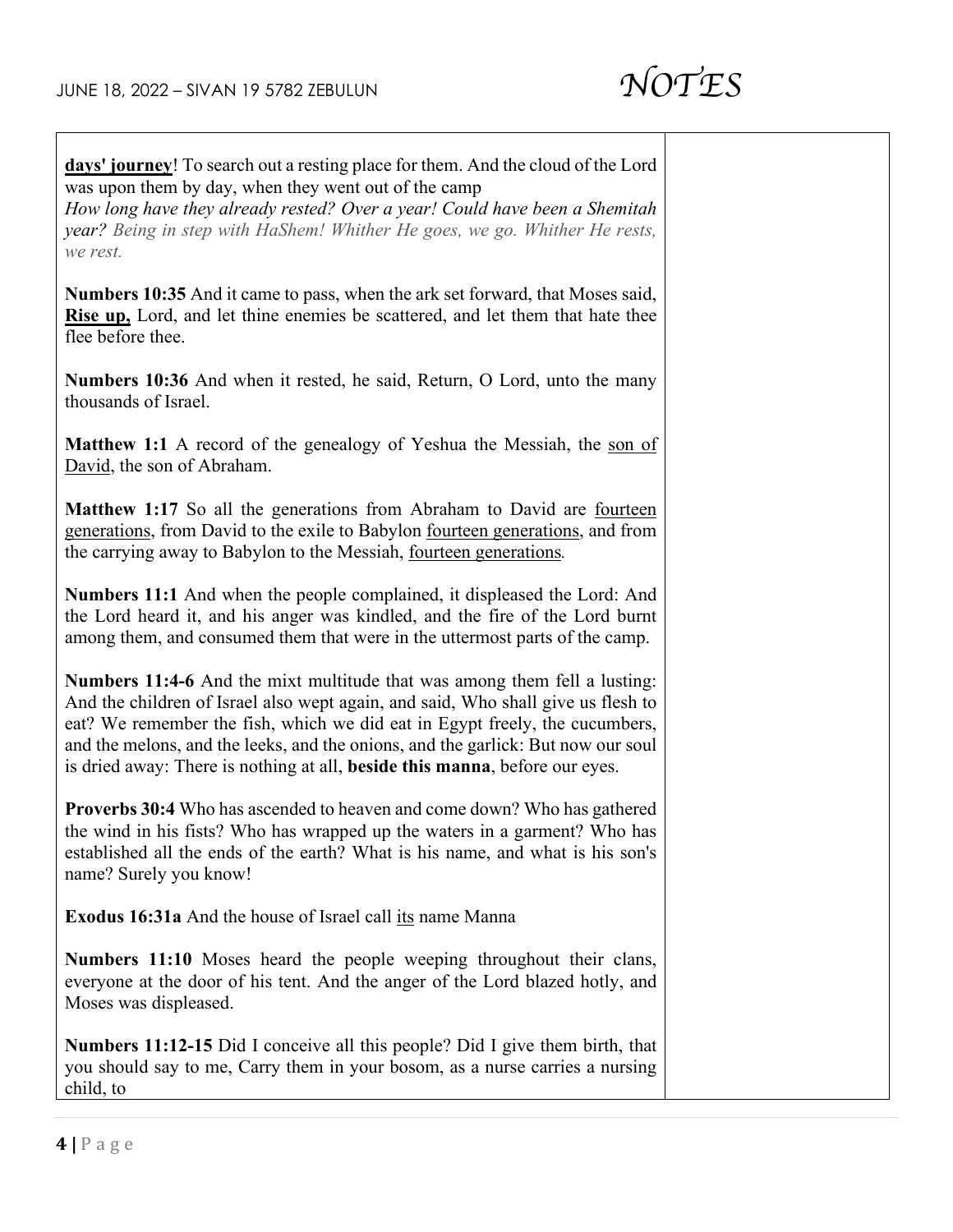the land that you swore to give their fathers? Where am I to get meat to give to all this people? For they weep before me and say, Give us meat, that we may eat. I am not able to carry all this people alone; the burden is too heavy for me. If you will treat me like this, kill me at once, if I find favor in your sight, that I may not see my wretchedness.

**Numbers 11:33** While the meat was yet between their teeth, before it was consumed, the anger of the Lord was kindled against the people, and the Lord struck down the people with a very great plague.

**Numbers 12:1,2** Miriam and Aaron spoke against Moses because of the Cushite woman whom he had married, for he had married a Cushite woman. And they said, Has the Lord indeed spoken only through Moses? Has he not spoken through us also? **And the LORD heard it.**

**Numbers 12:9,10** And the anger of the Lord was kindled against them, and he departed. When the cloud removed from over the tent, behold, Miriam was leprous, like snow. And Aaron turned toward Miriam, and behold, she was leprous.

#### The Life and Adventures of Shaliach Shaul The Writings to the Corinthians  $-16$

**HHBNT 1 Corinthians 16:1-3** Now concerning the collection of benevolence for the righteous ones, do as I directed the congregations in Galatia to do. On the first day of every week, each one of you should put aside an amount of money and save it, according to one's income, so that when I come no collections will need to be made. Then, when I arrive, I will send those whom you approve with letters to carry your gift to Yerushalayim.

**Acts 20:7** And upon the first day of the week, when we were gathered together to break bread, Paul discoursed with them, intending to depart on the morrow, and prolonged his speech until midnight.

**Romans 15:25-27** At present, however, I am going to Jerusalem bringing aid to the saints. For Macedonia and Achaia have been pleased to make some contribution for the poor among the saints at Jerusalem. For they were pleased to do it, and indeed they owe it to them. For if the Gentiles have come to share in their spiritual blessings, they ought also to be of service to them in material blessings.

**Acts 2:44-46** And all who believed were together and had all things in common. And they were selling their possessions and belongings and distributing the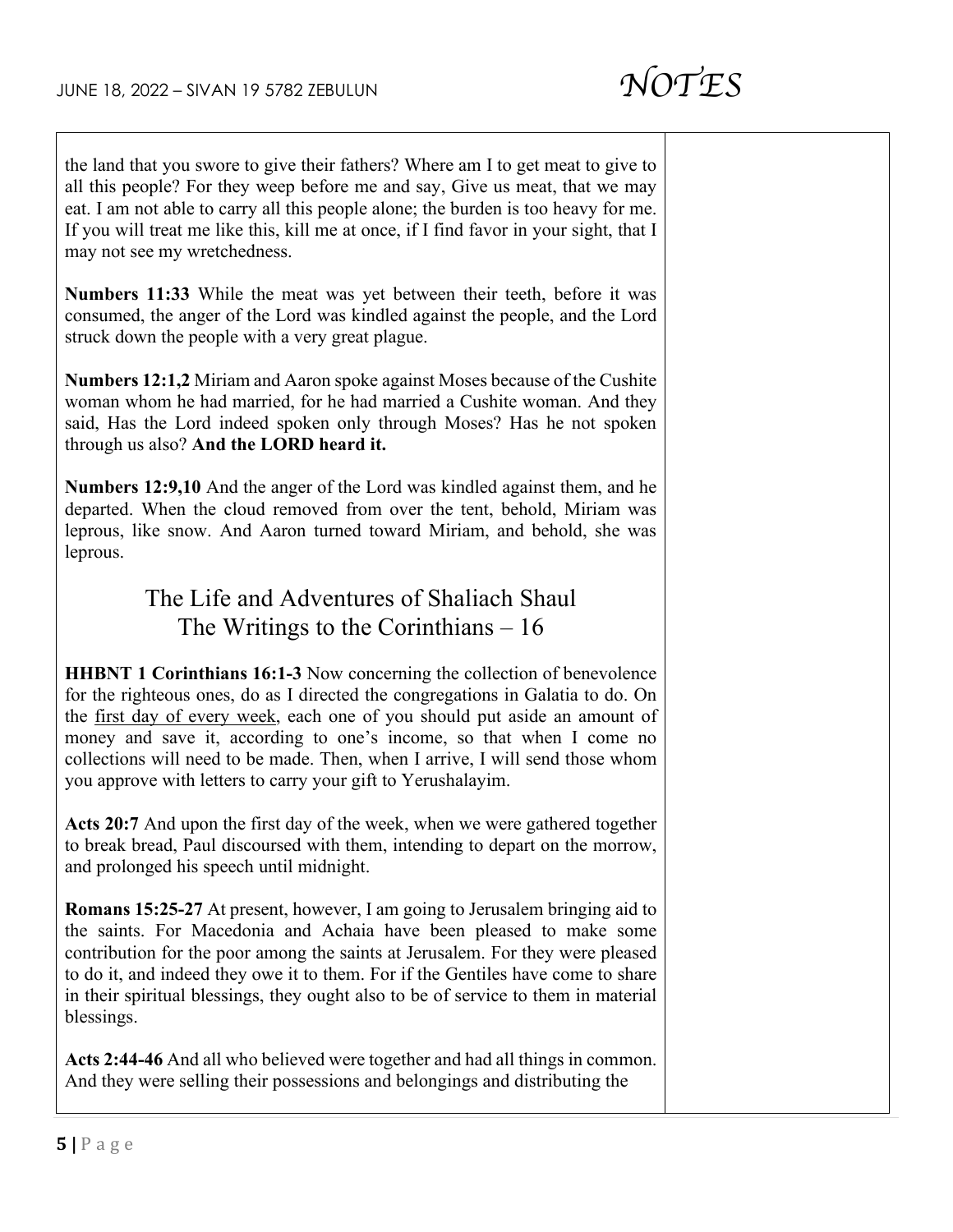proceeds to all, as any had need. And **day by day, attending the temple together** and breaking bread in their homes, they received their food with glad and generous hearts.

**HHBNT 1 Corinthians 16:4-9** Moreover, if it is worthwhile for me to go along, they may accompany me. However, I will come to visit you after I pass through Macedonia because I am traveling through Macedonia. Perhaps I will stay awhile, or even spend the winter season with you so that you may help to send me on my way forward wherever I may go. After all, I do not want to see you merely in passing, but really I hope to stay with you for some time if the Lord permits. Nonetheless, I will stay in Ephesus **until Shavuot**. Even if there are many opponents, a door stands before me, opened wide with opportunity for effective service.

**HHBNT 1 Corinthians 16:10-14** Now if **Timothy comes**, see to it that he has nothing to fear. Clearly, he is doing the Lord's work like me. **Do not let anyone look down on him**. You must help send him forward on his way in shalom so that he may come to me. I am longing to greet him along with other brothers and sisters. As for brother **Apollos**, I strongly encouraged him to visit you with the other brothers and sisters. At present, he has resolved not to come, but he will come whenever he has an opportunity. Stay on the alert! Stand firm in the faith. Continue being courageous. Keep on growing in strength. Let everything you do be done in love.

**1 Timothy 4:12,13** Let no one despise you for your youth, but set the believers an example in speech, in conduct, in love, in faith, in purity. Until I come, devote yourself to the public reading of Scripture, to exhortation, to teaching.

**HHBNT 1 Corinthians 16:15-18** I urge you, brothers and sisters, that **you recognize the family of Stephanas** as a first fruit of Achaia and that they have devoted themselves for service to the righteous ones. You must respectfully adapt yourselves under such leaders and to everyone who helps in the work and puts out the effort. I was glad when Stephanas, Fortunatus, and Achaicus arrived because they have supplied what was lacking to make your work complete. As a result, they have renewed my spirit and yours as well. So then, **give recognition** to leaders like these.

**HHBNT 1 Corinthians 16:19-24** The congregations of Asia give you greetings. **Aquila and Prisca** give you heartfelt greetings in the Lord, along with the congregation that meets in their house. All the brothers and sisters greet you. Greet each other with a holy kiss of friendship. The greeting is written by my own hand, Paul. If anyone does not love the Lord, that one is to be **Anathema [under a curse]! Maranatha** [Come, Lord]! The grace of the Lord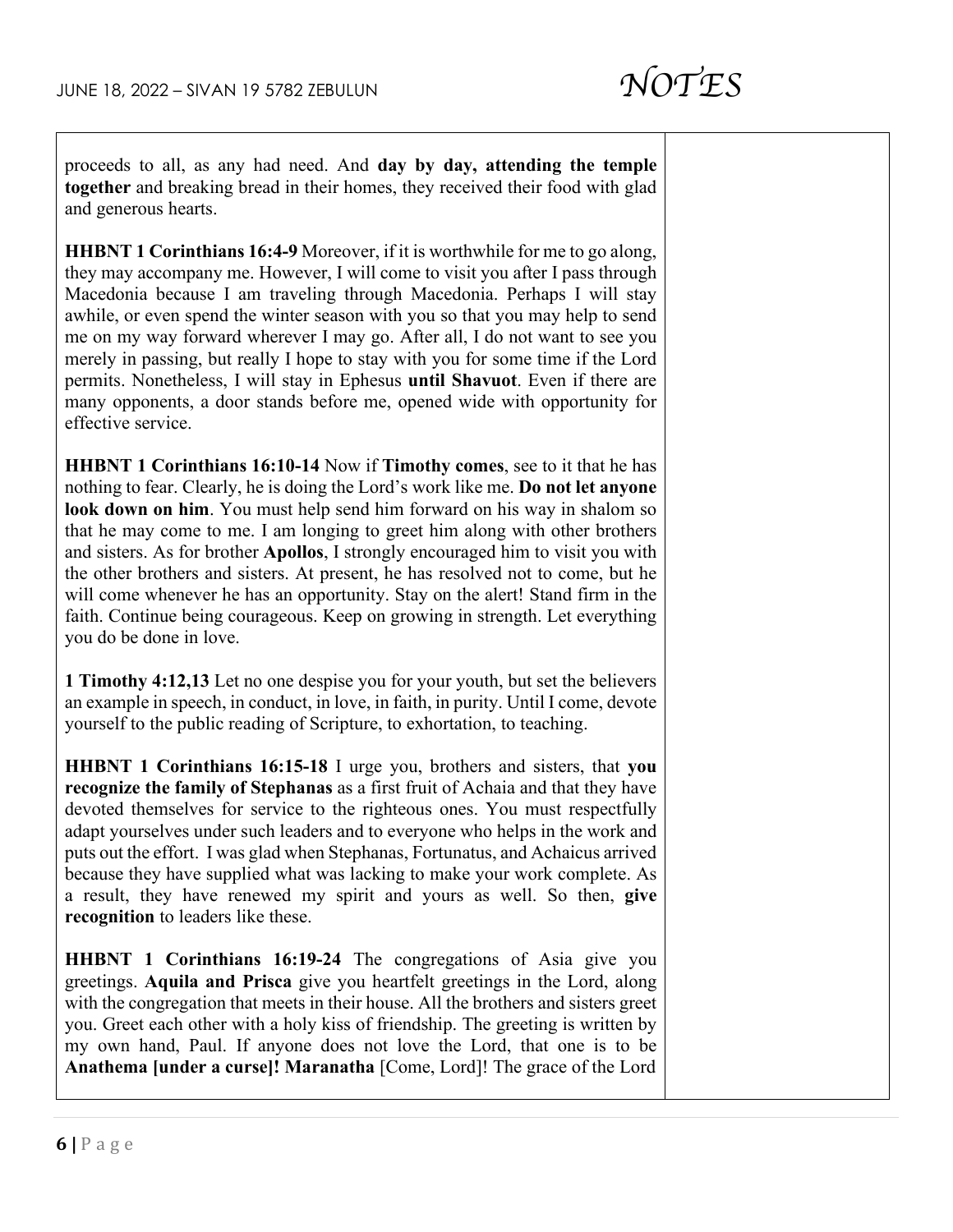Yeshua be with you. My love be with all of you in the Anointed One, Yeshua. Amen.

**Deuteronomy 30:19,20** I call heaven and earth to witness against you today, that I have set before you life and death, blessing and curse. Therefore choose life, that you and your offspring may live, loving the LORD your God, obeying his voice

and holding fast to him, for he is your life and length of days, that you may dwell in the land that the LORD swore to your fathers, to Abraham, to Isaac, and to Jacob, to give them.

#### **2nd Corinthians**

**HHBNT 2 Corinthians 1:1-4** Paul, an authoritative emissary of the Anointed One, Yeshua, by the will of God, and the brother Timothy, to the congregation of God, which is at Corinth, along with all the righteous ones who are in Achaia: Grace to you and shalom from God our Father and the Lord Yeshua, the Anointed One. Blessed be the God and Father of our Lord Yeshua, the Anointed One, the Father of mercies, and God of **all comfort**. He **comforts us in our affliction** so that we will be able to **comfort those** who are in any affliction with **the comfort** with which we ourselves are **comforted** by God.

**HHBNT 2 Corinthians 1:5-7** Just as **we experience an overflow of** the Anointed One's **sufferings**, so also we experience an overwhelming comfort through the Anointed One. But when **we experience affliction**, it is for your comfort and salvation. When we experience comfort, it is for your comfort, which is worked out through your steadfast endurance within the **same experience of sufferings that we ourselves also are suffering**. Our hope for you is firmly established. After all, we know that just as you share in **the severity of our sufferings**, you also share in the encouragement of our comfort.

**HHBNT 2 Corinthians 1:8-11** After all, we do not want **you to misunderstand, brothers and sisters, the severity of our suffering which came upon us** in Asia. We were so **excessively depressed**, beyond our strength, that **we despaired of life itself**. In all reality, we **felt the sentence of death** within ourselves so that we could not trust in ourselves but only in God who **raises the dead**. He delivered us from the danger of death and will save us. We have placed our firm hope in Him that He will still rescue us. Moreover, you must help us with your prayer. As a result, many will give thanks because of you and the blessing we received as an answer to many prayers.

**2 Corinthians 1:15-18** Because I was sure of this, I wanted to come to you first, so that you might have a second experience of grace. I wanted to visit you on my way to Macedonia, and to come back to you from Macedonia and have you send me on my way to Judea. Was I vacillating when I wanted to do this? Do I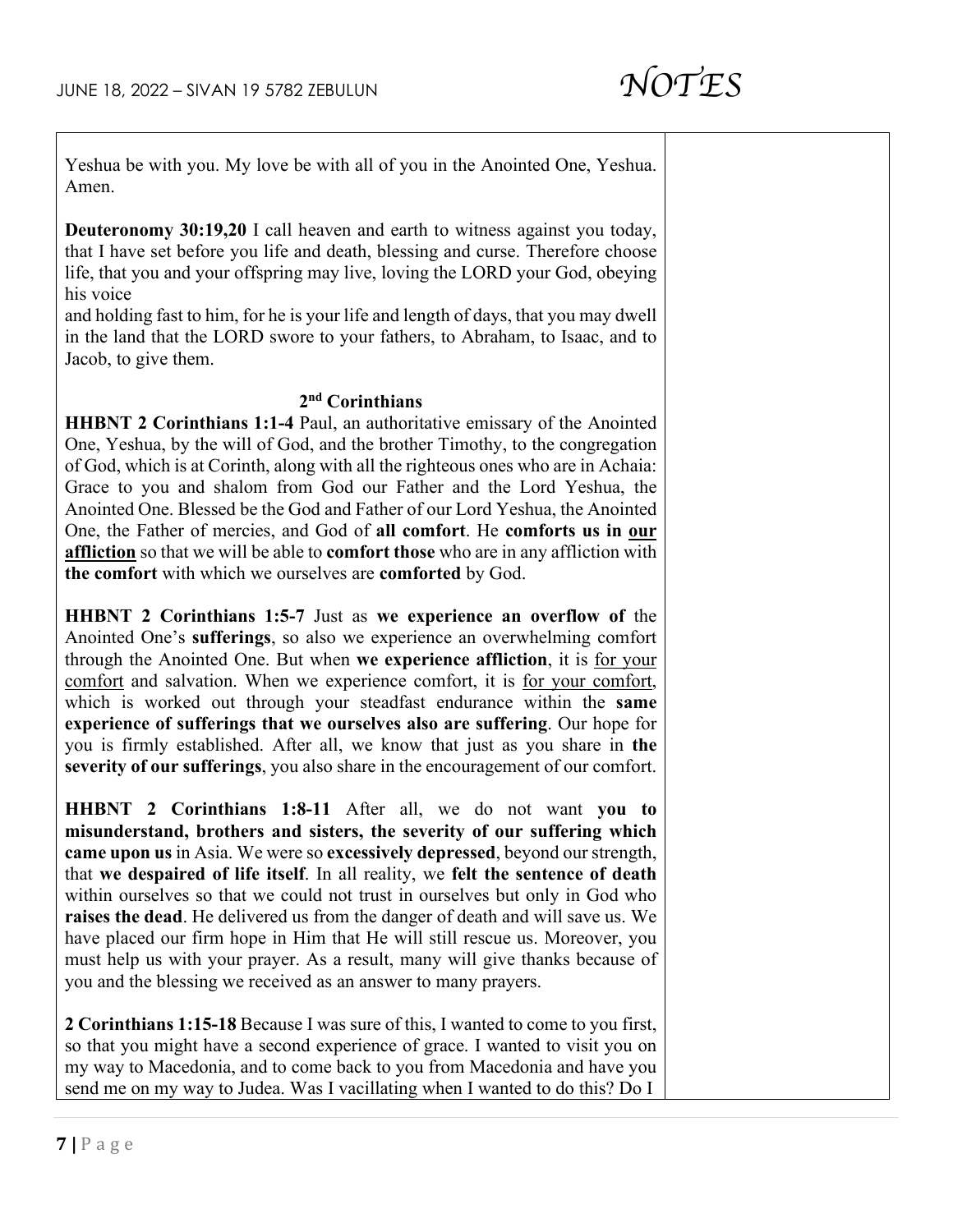make my plans according to the flesh, ready to say Yes, yes and No, no at the same time? As surely as God is faithful, our word to you has not been Yes and No.

**2 Corinthians 1:23,24** But I call God to witness against me **it was to spare you that I refrained from coming again to Corinth**. Not that we lord it over your faith, but we work with you for your joy, for you stand firm in your faith.

**2 Corinthians 2:1-4** For I made up my mind not to make another painful visit to you. For if I cause you pain, who is there to make me glad but the one whom I have pained? And I wrote as I did, so that when I came I might not suffer pain from those who should have made me rejoice, for I felt sure of all of you, that my joy would be the joy of you all. For I wrote to you out of much affliction and anguish of heart and with many tears, not to cause you pain but to let you know the abundant love that I have for you.

**2 Corinthians 2:5-7** Now if anyone has caused pain, he has caused it not to me, but in some measure not to put it too severely to all of you. For such a one, this punishment by the majority is enough, so you should rather turn to forgive and comfort him, or he may be overwhelmed by excessive sorrow.

**2 Corinthians 2:8-11** So I beg you to reaffirm your love for him. For this is why I wrote that I might test you and know whether you are obedient in everything. Anyone whom you forgive, I also forgive. Indeed, what I have forgiven, if I have forgiven anything, has been for your sake in the presence of Christ, so that we would not be outwitted by Satan; for we are not ignorant of his designs.

**Psalm 34:18,19** The LORD is near to the brokenhearted and saves the crushed in spirit. Many are the afflictions of the righteous, but the LORD delivers him out of them all.

**Psalm 94:17-19** Unless the LORD had been my help, my soul had soon dwelt in silence. If I say: My foot slipped, Thy mercy, O LORD, holds me up. When my cares are many within me, **Thy comforts** delight my soul.

**2 Corinthians 2:12,13** Now when I came to Troas for the good news of Christ, and there was an open door for me in the Lord, I had no rest in my spirit because Titus my brother was not there: So I went away from them, and came into Macedonia.

**2 Corinthians 3:1,2** Do we seem to be again attempting to put ourselves in the right? Or have we need, as some have, of letters of approval to you or from you?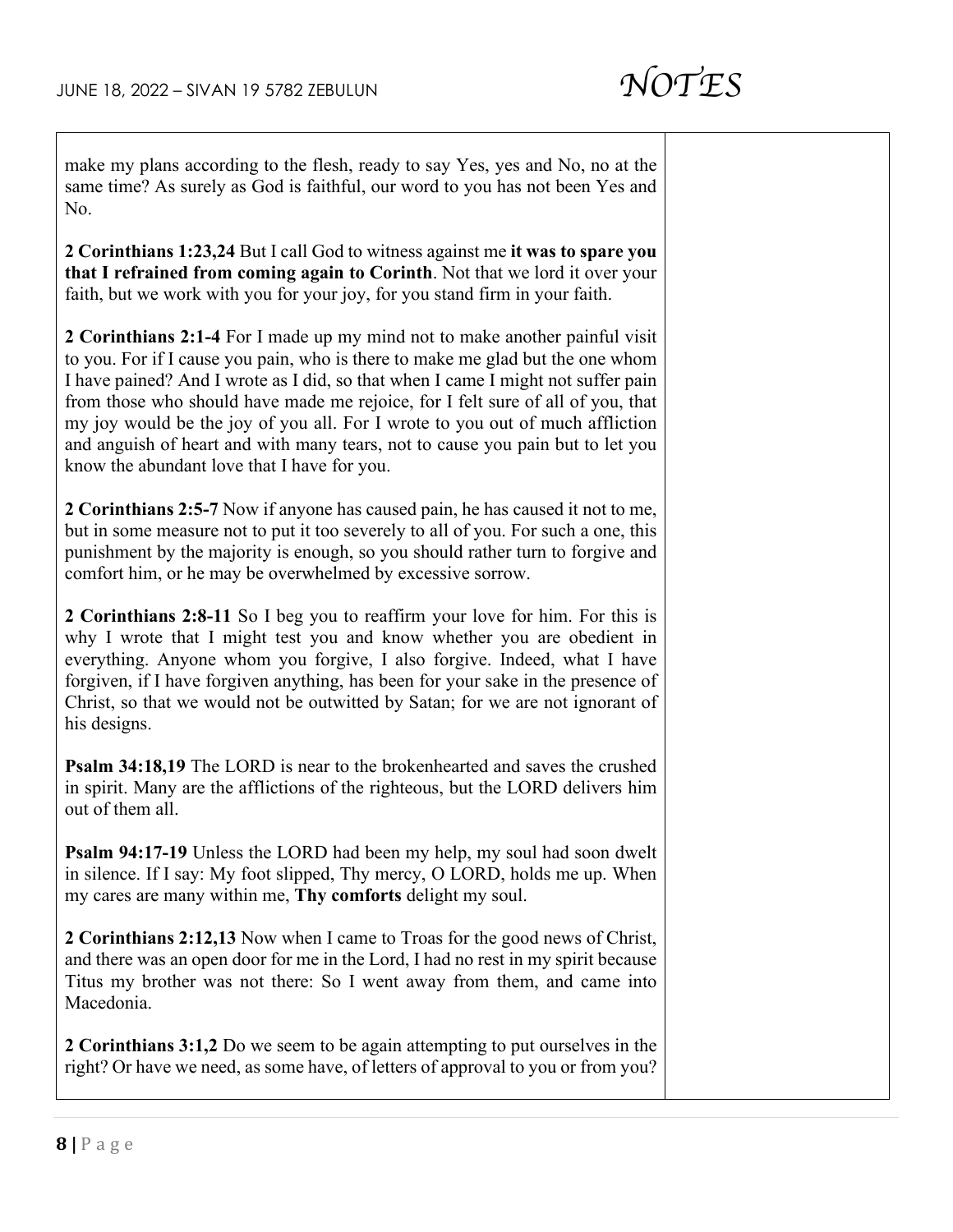

You yourselves are our letter, whose writing is in our heart, open for every man's reading and knowledge;

**2 Corinthians 3:3-5** For you are clearly a letter of Christ, the fruit of our work, recorded not with ink, but with the Spirit of the living God, **not in stone, but in hearts of flesh**. And this is the certain faith which we have in God through Christ: Not as if we were able by ourselves to do anything for which we might take the credit, but our power comes from God.

**Proverbs 7:1-3** My son, keep my words, and lay up my commandments with thee. Keep my commandments, and live, and my law as the apple of thine eye. Bind them upon thy fingers, write them upon the table of thine heart.

**Jeremiah 31:33** But this shall be the covenant that I will make with the house of Israel, After those days, saith the LORD, I will put my law in their inward parts, and write it in their hearts, and will be their God, and they shall be my people.

**Ezekiel 11:19,20** And I will give them one heart, and I will put a new spirit within you, and I will take the stony heart out of their flesh, and will give them an heart of flesh: That they may walk in my statutes, and keep mine ordinances, and do them: And they shall be my people, and I will be their God.

**2 Corinthians 3:6-8** Who has made us able to be servants of a new agreement, not of the letter, but of the Spirit: For the letter gives death, but the Spirit gives life. For if the operation of the law, giving death, recorded in letters on stone, came with glory, so that the eyes of the children of Israel had to be turned away from the face of Moses because of its glory, a glory which was only for a time: Will not the operation of the Spirit have a much greater glory?

**Proverbs 3:17,18** Her ways are ways of pleasantness, and all her paths are peace. She is a tree of life to them that lay hold upon her: And happy is every one that retained her.

**2 Corinthians 3:9-12** For if the operation of the law, producing punishment, had its glory, how much greater will be the operation of the Spirit causing righteousness? For the glory of the first no longer seems to be glory, because of the greater glory of that which comes after. For if the order which was for a time had its glory, much more will the eternal order have its glory. Having then such a hope, we keep nothing back,

**2 Corinthians 3:13,14** And are not like Moses, who put a veil on his face, so that the children of Israel might not see clearly to the end of the present order of things: But their minds were made hard: For to this very day at the reading of